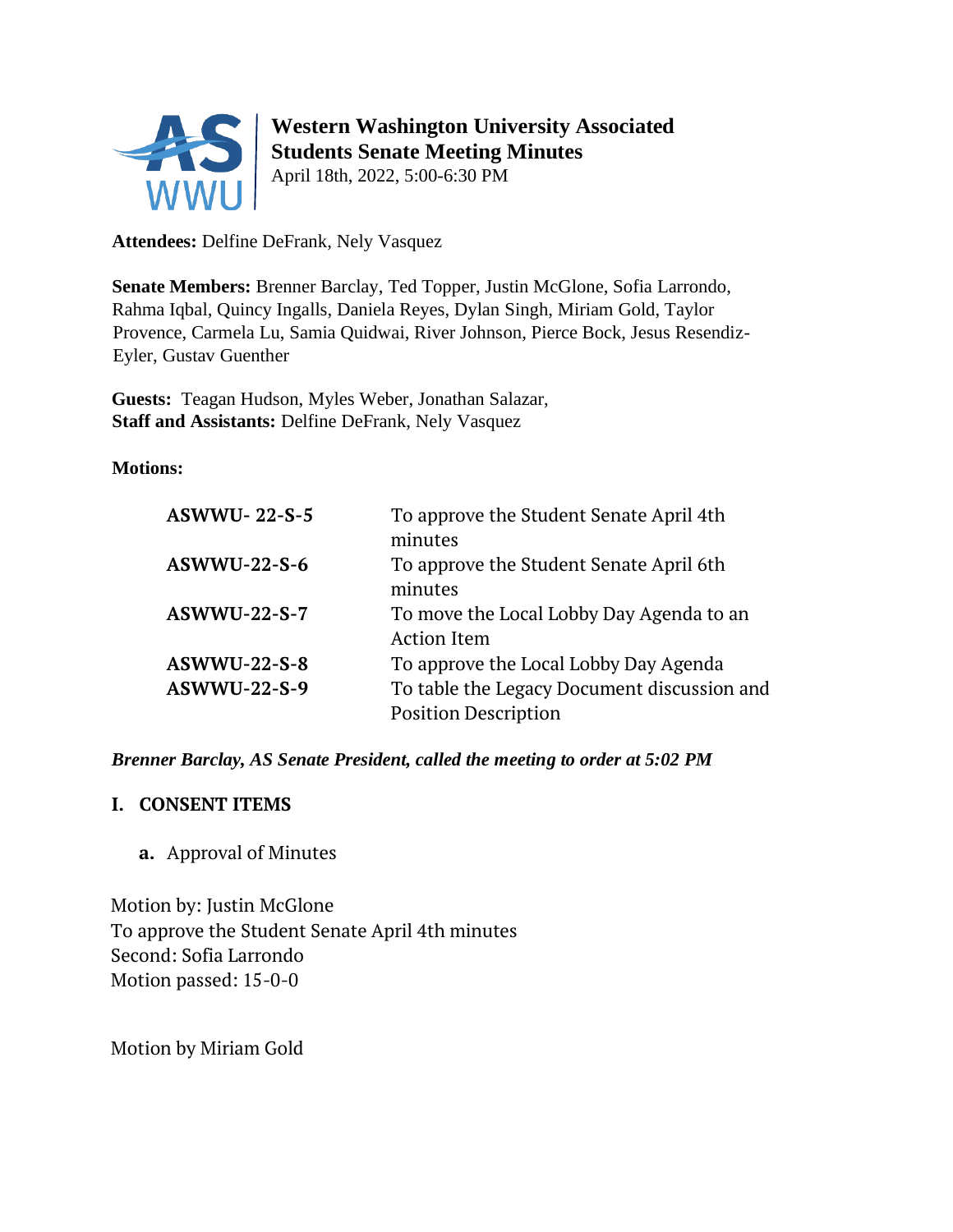To approve the Student Senate April 6th minutes Second: Sofia Larrondo Motion passed: 15-0-0

#### **II. REVISIONS TO THE AGENDA**

**a.** Barclay is tabling their WSA updates due till the next meeting

#### **III. PUBLIC FORUM**

- **a.** Larrondo says the purpose of inviting Weber and Salazar is for the students to know what the Student Senate does and how it can communicate their needs
- **b.** Weber asks why people should care about Student Senate
	- a. They are particularly curious about how much money does the AS oversee
		- i. Barclay says they don't know the specific amount, but they and a few other senators oversee budgets
		- ii. They go on to explain what committees they sit on to approve funds
		- iii. DeFrank asks Weber if they're talking about the AS or the Student Senate
			- 1. Weber says the Student Senate, but really wants to know why students should care about it and what it does
			- 2. Barclay says is important because it is closest to the students and explains the role the Student Senate has to make sure students have access to what they need for their courses
		- iv. Bock gives an example of students needing more water bottle and pitching it to a senator, and then asks where it would from there
			- 1. Barclay says it would not go through the Senate, and instead directs where it would go
	- b. McGlone adds that the Senators provide feedback to their respective Colleges and that at least for the CSE, it is considered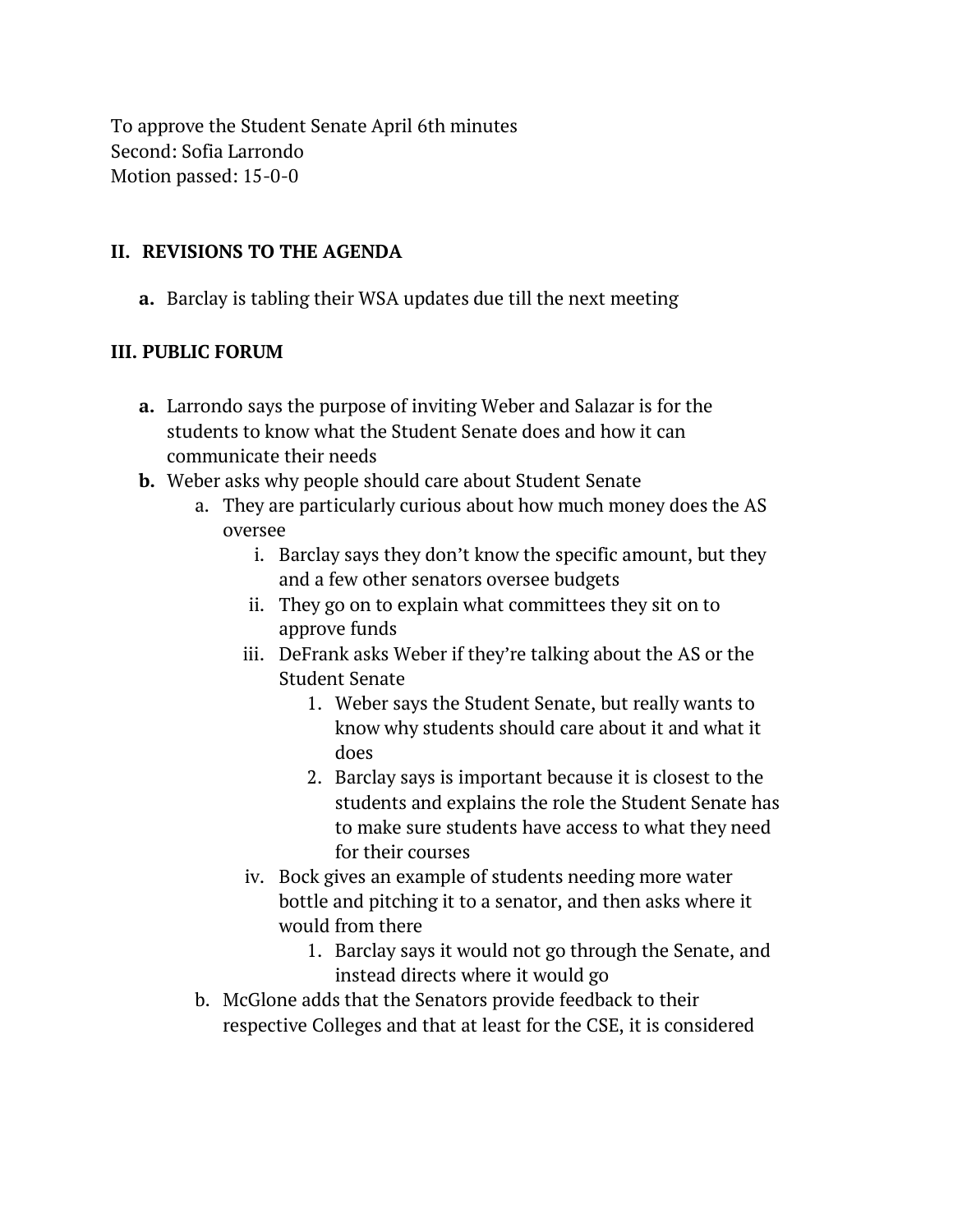- c. Ingalls adds that there is an anonymous feedback form for the students to increase their visibility
- **c.** Salazar asks about the Student Senate's efforts to cut ties with Aramark
	- a. Barclay informs him that the Senate has been making efforts to do a self-operating system as students generally want this
	- b. DeFrank said in the chat, "There have been public forums with a dining consultant to figure out dining options with Aramark and other services. Especially since the contract with Aramark is set to expire soon."
	- c. Topper informs of their efforts to contact other Universities in the WA area to get information about how they did their self-operating systems
	- d. Singh says as Business senator that implementing a self-dining system will not be easy, as it will take time to contact businesses, training, etc. also adding that is important to understand why administration is making this a priority
		- i. Johnson agrees with the latter, saying that more responsibility, work, and training will fall on the University
	- e. Ingalls asks how long the new contract with Aramark will last
		- i. McGlone responds 10 years
		- ii. Gold says it may not be possible to have the self-operating system by the time Aramark contracts ends, and instead suggests renegotiating a short-term contract to have more time to implement the self-operating system
		- iii. Ingalls asks who the person would be to ask to renegotiate the Aramark contract with Student Senate terms
			- 1. Barclay says the Senate doesn't have a say in the contracts, but they will contact Laura Wagner
- **d.** A member said it would be beneficial to hire someone who has worked in the food industry ordering items
	- a. Gunther asks if the University could hire someone like that from Aramark to help source items and mimic what Aramark does to obtain food
		- i. Gold guesses it is probably in their contract they can't work for their competitor
		- ii. McGlone supports this
		- iii. Johnson adds that it is likely that this person is regional, and not directly in charge of WWU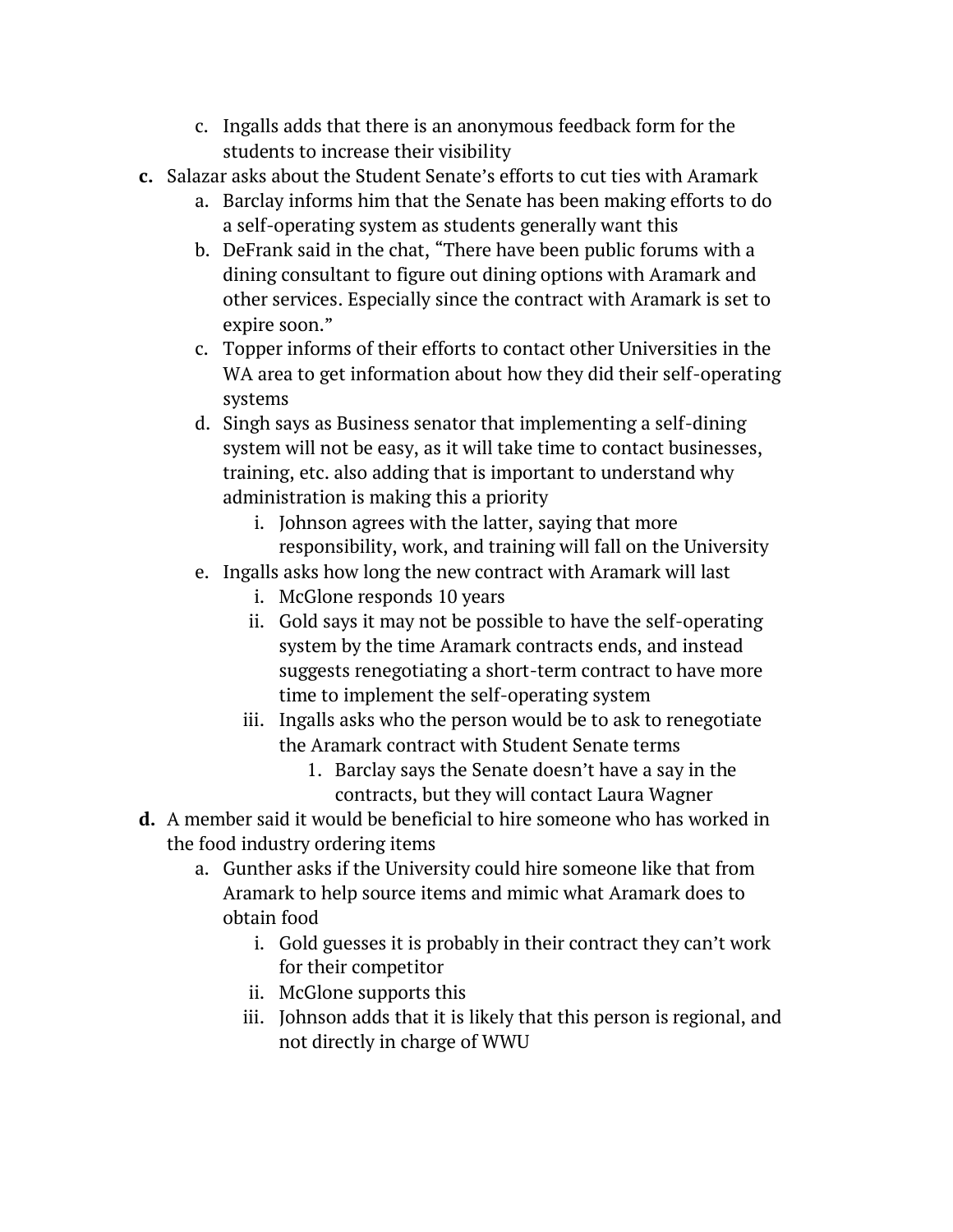- **e.** Gold says it would be helpful to have someone who could answer questions about Aramark's contracts
	- a. Topper says he has tried to reach out to people about this, but no one is replying to them

#### **IV. INFORMATION ITEMS – GUESTS**

- **a.** Earth Week
	- a. Barclay informs
		- i. Earth weeks starts today
		- ii. Throughout the week there will be events taking place on campus
- **b.** Local Lobby Day Agenda
	- a. Hudson wants to present the agenda to get feedback, and with it, potentially move the agenda to an action
	- b. She explains students took a survey on topics they thought were important and the most popular items were added to the agenda
		- i. Shelter
			- 1. Goal is to eliminate the complaint system that removes street "clean-ups", and redirect funds directed towards this
		- ii. Basic Needs
			- 1. Goal is to "Create an incentive program that will provide access to fresh food for people who are lowincome."
		- iii. Diversity, Equity, and Justice
			- 1. Goal is to "Establish Bellingham as a sanctuary city to protect our undocumented community."
			- 2. Larrondo says she is working with Blue Group to make Western a sanctuary campus, and asks if their work would be added to this agenda
			- 3. Hudson says it would fit well with Administration Lobby Day
		- iv. Environment
			- 1. Goal is to "Establish a Pay-As-You-Throw program, where om residents would only pay for as much garbage as they dispose of."
		- v. Safety
			- 1. Goals are: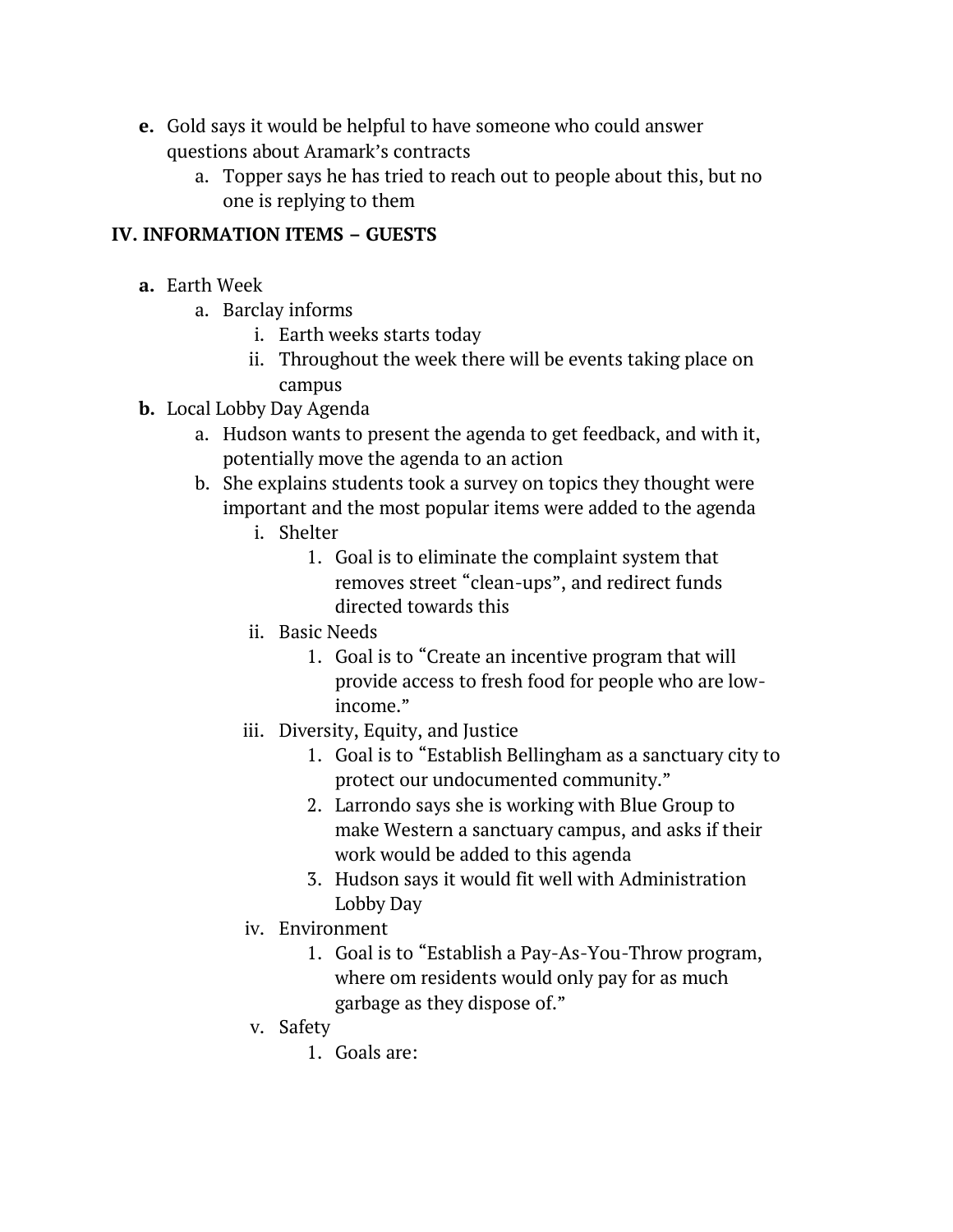- a. "Create a community police oversight board to allow for civilian oversight of law enforcement."
- b. "Supplement Anti-Racist and Anti-Bias training for police officers once a year, and require the curriculum to have been crafted by and include literature by Black, Indigenous, and People and Color."
- vi. Transportation
	- 1. Hebrew
	- 2. Bock would like to add to more bike lanes to the South side of Bellingham to make traveling to school easier
- c. Ingalls ask when the agenda will be ready
	- i. Hudson says it will be ready in a week and a half

Motion by Ted Topper To move the Local Lobby Day Agenda to an Action Item Second: Sofia Larrondo Motion passed: 13-2-0 *Ingalls and McGlone can't approve an incomplete document*

Motion by Gustav Guenther To approve the Local Lobby Day Agenda Second: Quincy Ingalls Motion passed: 13-2-0 *Ingalls and McGlone can't approve an incomplete document* 

# **V. ACTION ITEMS – GUESTS**

## **VI. PERSONELL ITEMS**

#### **VII. INFORMATION ITEMS – SENATE**

- **a.** Brainstorming Supermajority
	- a. Barclay says that making amendments to the Senate document would not only take a supermajority vote, but the University President would also have to approve it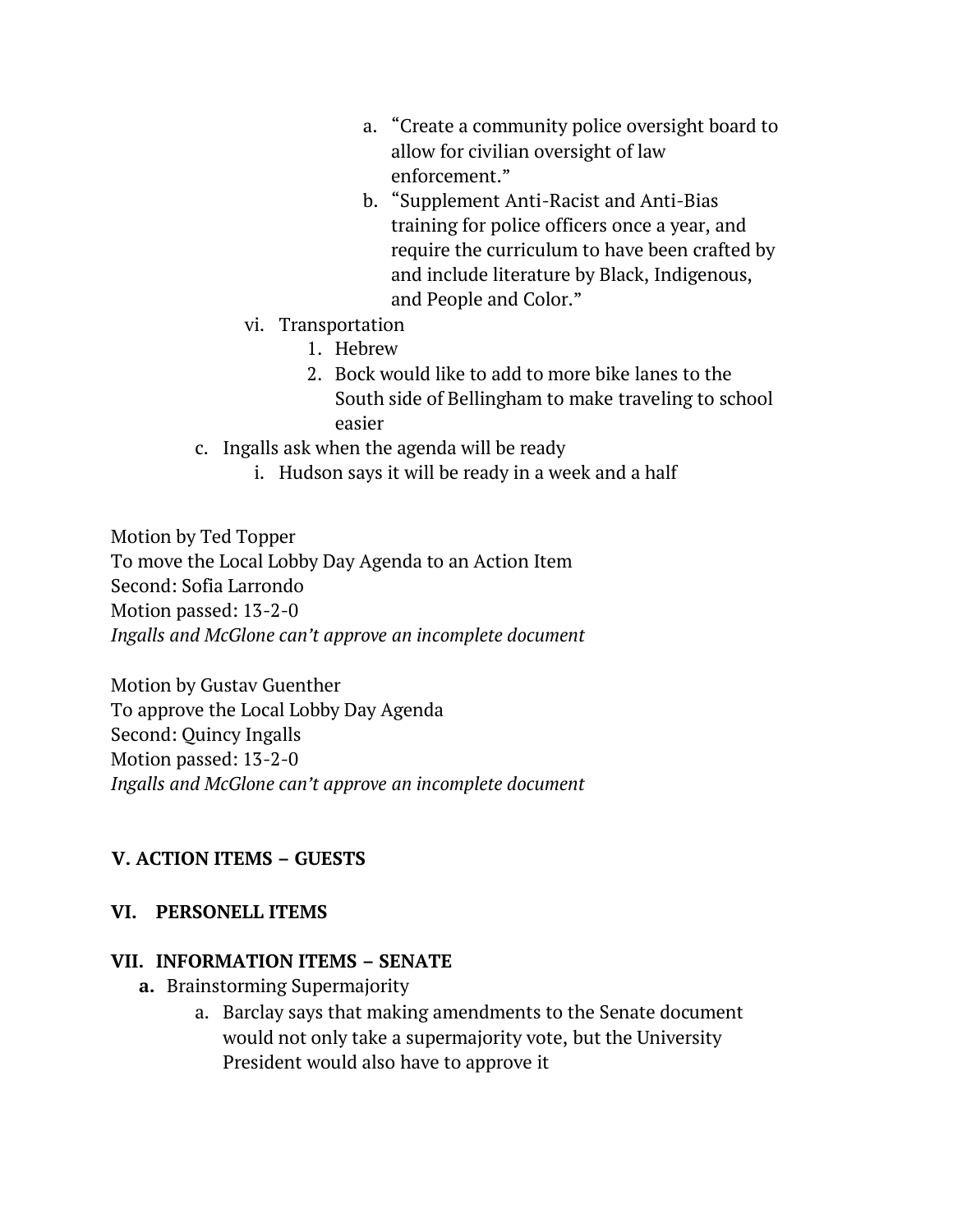- i. Barclay says they intend make a bylaw so that the Senate President would not have to approve changes
- ii. They also intend to create a bylaw so that the Senate can meet every week
- **b.** Including a Legacy Document in the Bylaws
	- a. Gold asks the Senators what requirements they would like to add to the document and how to add it to the bylaws
		- i. Barclay suggest having individual documents for successors not be published, while the collective one be published
		- ii. Gold and McGlone agree
	- b. Ingalls would like each College to have their own documents as well as a collective one
		- i. Larrondo agrees
	- c. Topper suggests while it is being written it should not be public, only when it is done

Motion by Quincy Ingalls To table the Legacy Document discussion and Position Description Second: Justin McGlone Motion passed: 15-0-0

# **VIII. ACTION ITEMS – SENATE**

## **IX. SENATE REPORTS**

- **a.** BSO DEMANDS Updates
	- a. Collaborative Funding for Black & Indigenous Art Across Campus
		- i. They are also doing collaborative funding for Black and Indigenous art across campus
		- ii. They are focusing more on outdoor sculpture
			- 1. Financials for this project is due in May, and Ingalls urges the Senators and their Deans to report what the Colleges can contribute
			- 2. Larrondo asks if there is a specific amount to be contributed
				- a. Ingalls says no, it is based on how much each College can offer